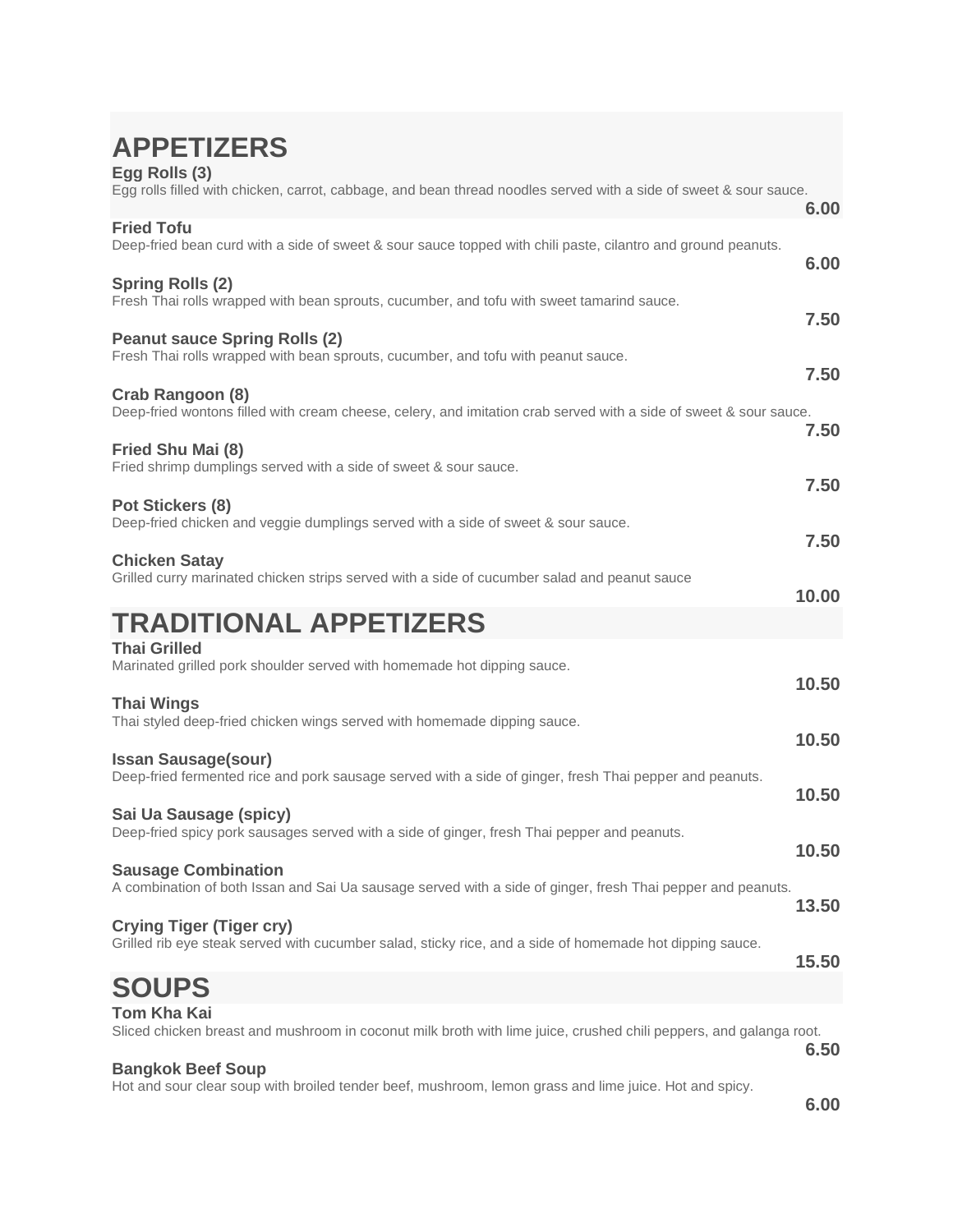| <b>Wonton Soup</b>                                                                                                                                         |       |
|------------------------------------------------------------------------------------------------------------------------------------------------------------|-------|
| Clear broth with Napa cabbage, BBQ pork, and pork-shrimp wonton.                                                                                           | 5.50  |
| Tofu & Vegetable soup<br>Clear broth soup added with veggies and tofu.                                                                                     |       |
| <b>Tom Yum Goong</b>                                                                                                                                       | 5.50  |
| Hot and sour lime broth soup added with shrimp, mushrooms, lemon grass, citrus leaves, chili pepper and cilantro.                                          | 6.50  |
| <b>TRADITIONAL SOUPS</b>                                                                                                                                   |       |
| <b>Pork Rib Soup</b>                                                                                                                                       |       |
| Tamarind based sour and spicy soup with pork ribs, lemon grass, onion, lime leaves, and galanga root.                                                      | 11.00 |
| <b>Tom Yum Beef Ball &amp; Tender</b><br>Hot and sour beef tender soup added with beef balls, mushroom, lemon grass, green onion, lime juice and cilantro. | 11.00 |
| Spicy & Sour Seafood Soup (Po Taek)                                                                                                                        |       |
| A seafood medley soup in a citrus broth and basil leaves.                                                                                                  | 12.00 |
| <b>SALAD</b>                                                                                                                                               |       |
| <b>Cucumber Salad</b><br>Fresh sliced cucumber and onions topped with carrots and light sweet & sour dressing.                                             |       |
|                                                                                                                                                            | 3.50  |
| Papaya Salad<br>Shredded young papaya mixed with tomatoes, green bean, Thai chili and hot and sour dressing.                                               |       |
| <b>Beef Salad</b>                                                                                                                                          | 8.00  |
| Sliced beef mixed with onion, cucumber and hot and sour dressing.                                                                                          |       |
| Larb Kai                                                                                                                                                   | 11.00 |
| Broiled ground chicken mixed with red onion, roasted rice powder, Thai chili, and sour dressing.                                                           | 10.50 |
| <b>Shrimp</b>                                                                                                                                              |       |
| Shrimp with onion, cilantro, lemon grass, lime leaves, and hot and sour dressing                                                                           | 12.00 |
| <b>Squid Salad</b><br>Squid with onion, cilantro, lemon grass, lime leaves and hot and sour dressing.                                                      |       |
|                                                                                                                                                            | 12.00 |
| <b>TRADITIONAL SALADS</b><br><b>Shrimp Papaya Salad (Som Tum Thai)</b>                                                                                     |       |
| Shredded young papaya mixed with Thai dried shrimp, tomatoes, green bean, ground peanuts, Thai chili and hot and<br>sour dressing.                         |       |
| Crab Papaya Salad (Som Tum Pu)                                                                                                                             | 10.50 |
| Shredded young papaya mixed with pickled black crab, tomatoes, green bean, ground peanuts, Thai chili and hot and<br>sour dressing.                        |       |
|                                                                                                                                                            | 11.00 |
| <b>Grilled Pork Neck Salad</b><br>Marinated grilled pork neck mixed with red onion, green onion, roasted rice powder and Thai chili.                       |       |
| Northern Larb (Larb Khua)                                                                                                                                  | 11.50 |
|                                                                                                                                                            |       |

Minced pork and offal stir-fried with green onion, Thai chili and roasted rice powder.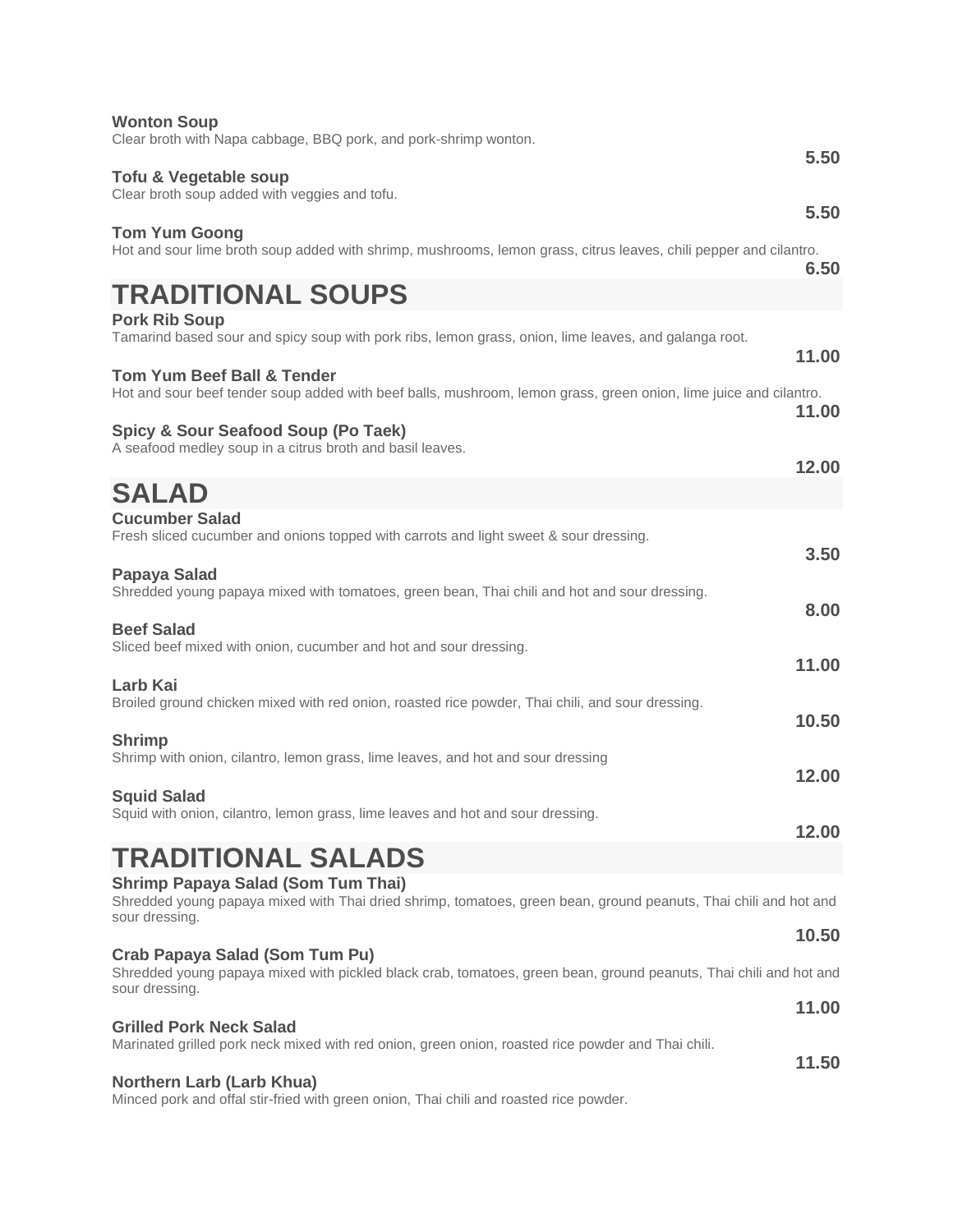| <b>Grilled Ribeye Salad</b>                                                                                                             | 11.50 |
|-----------------------------------------------------------------------------------------------------------------------------------------|-------|
| grilled ribeye steak mixed with red onion, green onion, roasted chili powder and thai chili.                                            | 15.00 |
| <b>Nam Tok Beef</b><br>Marinated grilled beef mixed with red onion , green onion, roasted rice power and thai chili.                    | 13.00 |
| <b>NOODLES</b>                                                                                                                          |       |
| <b>Pad Thai</b><br>Stir-fried thin rice noodles with bean sprouts, egg, ground peanuts, radish and lime.                                | 11.00 |
| <b>Pad Kee Mao</b><br>Stir-fried wide rice noodles with basil leaves, egg, collard greens, bean sprouts, bean sauce, and hot pepper.    | 11.00 |
| <b>Pad See Eiw</b><br>Stir-fried wide rice noodles with egg, collard greens, and bean sauce.                                            |       |
| <b>Pad Woon Sen</b><br>Stir-fried bean thread glass noodles with egg, cabbage, carrot, bean sprout, and green onion.                    | 11.00 |
| <b>Aroy Noodle</b><br>Thin rice noodle with BBQ pork, green bean, radish, ground peanuts, and homemade sauce                            | 11.00 |
| <b>Bamee Noodle</b><br>Steamed egg noodles with BBQ pork, friend wonton, bean sprouts, and ground peanuts.                              | 11.50 |
| <b>Duck Bamee Noodle</b>                                                                                                                | 11.50 |
| Steamed egg noodles with bean sprout, ground peanuts topped with roasted duck.                                                          | 13.50 |
| <b>Cashew Noodle</b><br>Stir-fried wide rice noodles topped with cashews, carrot, onions, and pineapples.                               | 12.00 |
| <b>Panang Noodle</b><br>Stir-fried wide rice noodles topped with coconut panang curry, and bell pepper.                                 | 12.00 |
| <b>Peanut Sauce Noodle Chicken</b><br>Stir-fried noodles topped with chicken, carrot, broccoli, and peanut sauce.                       |       |
| <b>Siracha Sauce Noodle</b><br>Stir-fried wide noodles with egg, collard greens, carrot, bean sauce and siracha chili sauce.            | 11.50 |
| <b>TRADITIONAL NOODLES</b>                                                                                                              | 11.50 |
| <b>Pad Thai Woonsen Shrimp</b><br>Stir-fried bean thread glass noodles with shrimp, egg, bean sprouts, green onion, and ground peanuts. | 13.00 |
| <b>Kow Soy</b><br>Steamed egg noodles, in a coconut curry soup.                                                                         |       |
| <b>Crab Meat Egg Noodles (Mee Phat Pu)</b><br>Stir-fried egg noodles with carrots, Chinese broccoli, hot pepper, and onions.            | 12.50 |
| <b>Boat Noodle (Beef or Pork)</b><br>Thin rice noodle soup with pork blood, topped with cilantro and crispy pork skin.                  | 12.50 |
|                                                                                                                                         |       |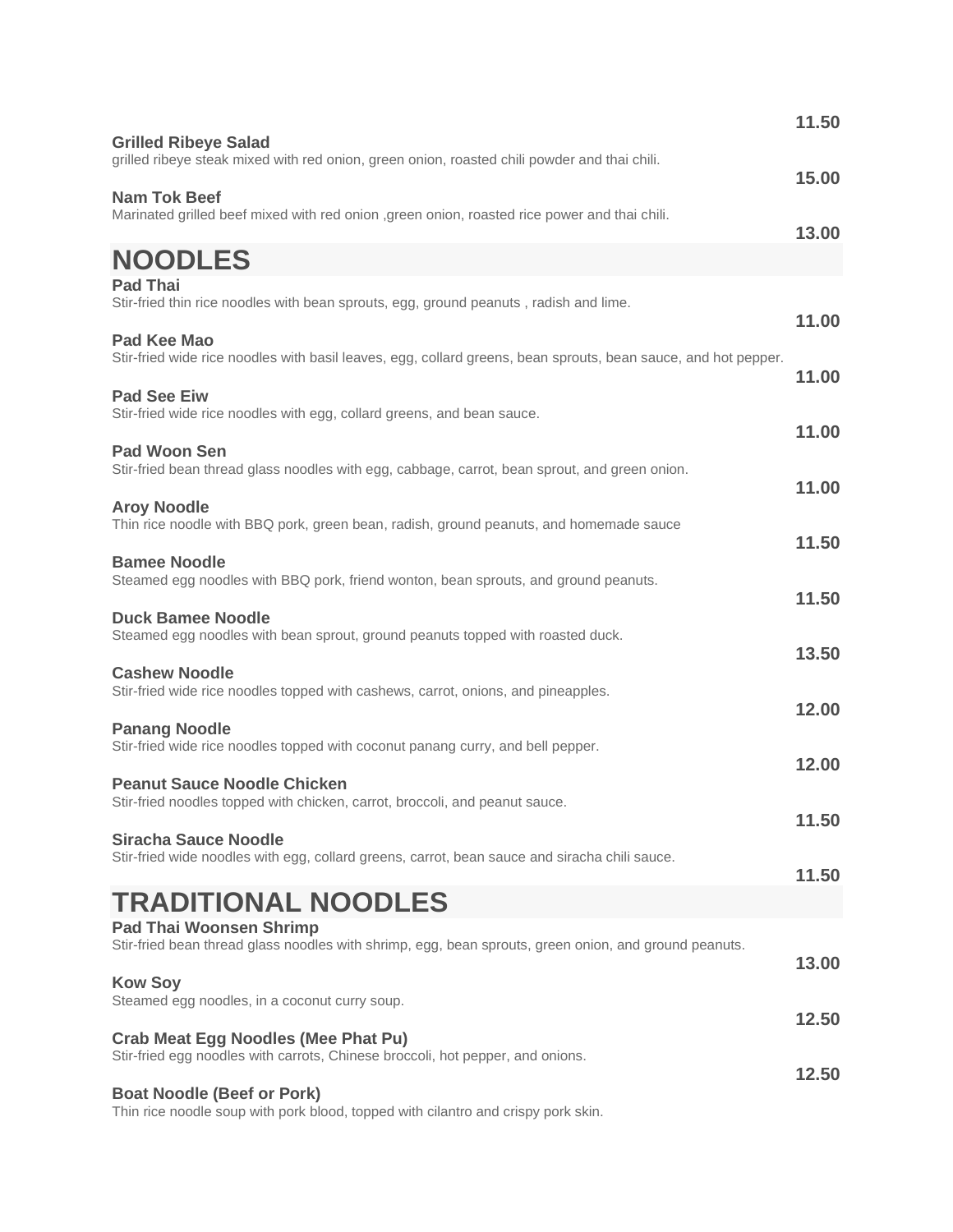|                                                                                                                                                                 | 11.50 |
|-----------------------------------------------------------------------------------------------------------------------------------------------------------------|-------|
| <b>RICE</b>                                                                                                                                                     |       |
| <b>Fried Rice</b><br>Fried rice with onions, bean sprouts, carrots, and eggs.                                                                                   | 11.00 |
| <b>Thai Fried Rice</b><br>Fried rice with tomatoes, collard greens, onions, and eggs.                                                                           | 11.00 |
| <b>Curry Fried Rice</b><br>Fried rice with onions, carrots, eggs, and curry powder.                                                                             | 11.00 |
| <b>Pineapple Fried Rice</b><br>Fried rice with onions, carrots, eggs, cashew nuts and pineapples.                                                               | 11.00 |
| <b>BBQ Pork Fried Rice</b><br>Fried rice with BBQ pork, onions, bean sprouts, eggs, and carrots.                                                                | 11.50 |
| <b>Roasted Duck and Rice</b><br>Boneless roasted duck over rice with a homemade duck sauce.                                                                     | 13.00 |
| <b>Basil Fried Rice</b><br>Fried rice with onions, basil leaves, Hot paper and egg.                                                                             | 11.00 |
| <b>TRADITIONAL RICE</b>                                                                                                                                         |       |
| <b>Tom Yum Fried Rice</b><br>Fried rice in tom yum chili, lemon grass, lime leaves, and shrimp and squid.                                                       | 14.00 |
| <b>Northern Larb Fried Rice (Kow Pad Larb Khua)</b><br>Stir-fried rice with ground pork, offal, Northern Larb paste served with Thai spicy sausage on the side. | 13.50 |
| Sour Ham Fried Rice (Kow Pad Nam)<br>Fried rice with sour ham, onion, eggs, and Chinese broccoli.                                                               | 11.50 |
| <b>Crab Meat Fried Rice (Kow Pad Pu)</b><br>Fried rice with crab meat, onion, eggs, and Chinese broccoli.                                                       | 13.50 |
| <b>Salted Fish Fried Rice (Kow Pad Pa Kem)</b><br>Fried rice with salted fish, onion, eggs, and Chinese broccoli.                                               | 12.50 |
| <b>CURRY</b><br><b>COMPLEMENTARY STEAMED WHITE RICE IS INCLUDING WITH CURRY. *NO SUBSTITUTE*</b><br><b>Red Curry</b>                                            |       |
| Red curry paste in a coconut milk with bell peppers, basil, green bean and bamboo strips.                                                                       | 12.00 |
| <b>Green Curry</b><br>Green curry paste in a coconut milk with bell peppers, basil, bamboo strips and green beans.                                              | 12.00 |
| <b>Panang Curry</b><br>Panang curry paste in a coconut milk broth with basil leaves and bell peppers.                                                           | 12.00 |
| <b>Duck Curry</b><br>Roasted Duck, red curry paste in a coconut milk broth, tomatoes, pineapple, and basil leaves.                                              |       |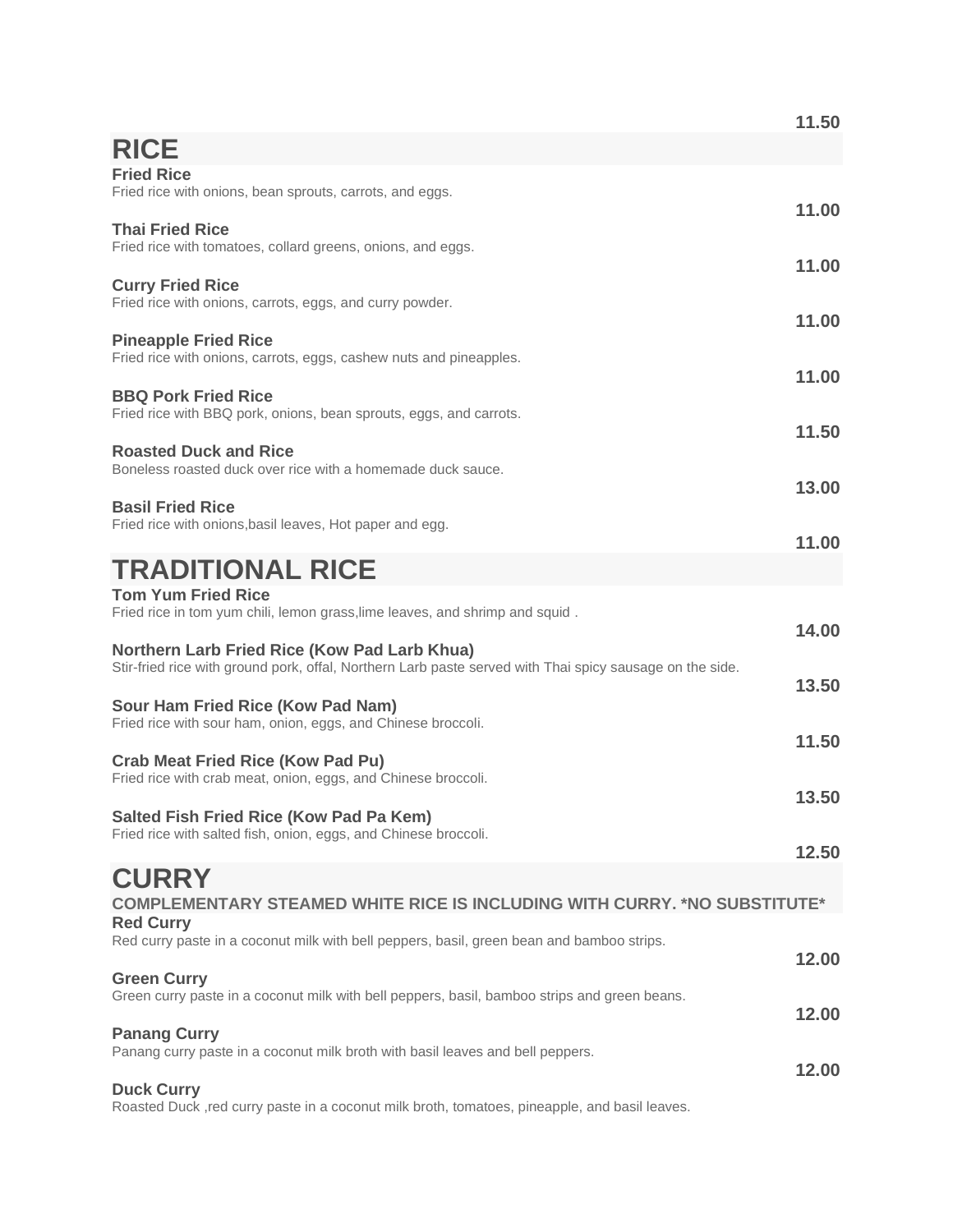| <b>Pineapple Curry</b>                                                                                                                                        | 15.00          |
|---------------------------------------------------------------------------------------------------------------------------------------------------------------|----------------|
| Red curry paste in a coconut milk with bell peppers, basil, pineapple and tomatoes.                                                                           | 14.00          |
| <b>ENTREE</b><br><b>COMPLEMENTARY STEAMED WHITE RICE IS INCLUDING WITH ENTREE. *NO SUBSTITUTE*</b><br><b>Basil Leaves</b>                                     |                |
| Your choice of ground meat with basil leaves, chili pepper, and bell peppers.<br><b>Pad Garlic</b><br>Your choice of meat in our house favorite garlic sauce. | 12.00          |
| <b>Pad Ginger</b><br>Your choice of meat with ginger, onions and mushrooms.                                                                                   | 12.00          |
| <b>Pad Cashew Nuts</b><br>Your choice of meat with cashew nuts, carrots, pineapple and onions.                                                                | 12.00<br>12.00 |
| <b>Pad Hot Pepper</b><br>Your choice of meat with hot peppers and onions.                                                                                     | 12.00          |
| <b>Pad Beef and Oyster Sauce</b><br>Stir-fried beef with onions, mushrooms and oyster sauce.                                                                  | 13.50          |
| <b>Rama Special</b><br>Chicken topped with peanut sauce and carrots on a plate of steamed broccoli                                                            | 12.00          |
| <b>Pad Vegetable Combo</b><br>Stir-fried assorted vegetables in your choice of meat in bean sauce.<br><b>Pad Greens</b>                                       | 12.00          |
| Stir-fried fresh collard greens in bean sauce with your choice of meat.<br><b>Pad Tuah</b>                                                                    | 12.00          |
| Stir-fried fresh green beans with your choice of meat in bean sauce.<br><b>Pad Beef and Broccoli</b>                                                          | 12.00          |
| Stir-fried fresh broccoli, sliced beef in bean sauce.<br><b>Pad Prik Pao</b>                                                                                  | 13.50          |
| Stir-fried onions, fresh basil leaves, chili paste with soy bean oil, hot peppers, and your choice of meat.<br><b>Pad Sweet &amp; Sour</b>                    | 12.00          |
| Stir-fried onions, cucumbers, carrots, pineapples, and tomatoes with your choice of meat.<br><b>SPECIAL ENTREES</b>                                           | 12.00          |
| <b>COMPLEMENTARY STEAMED WHITE RICE IS INCLUDING WITH SPECIAL ENTREE. *NO</b><br><b>SUBSTITUTE*</b>                                                           |                |
| <b>Spicy Fired Pork</b><br>Marinated grilled pork served on a lettuce leaf bed topped with scallion, ginger, and chili pepper sauce.                          | 12.50          |
| <b>Spicy Ginger Chili Paste</b>                                                                                                                               |                |

Your choice of meat stir-fried with green beans and ginger chili paste.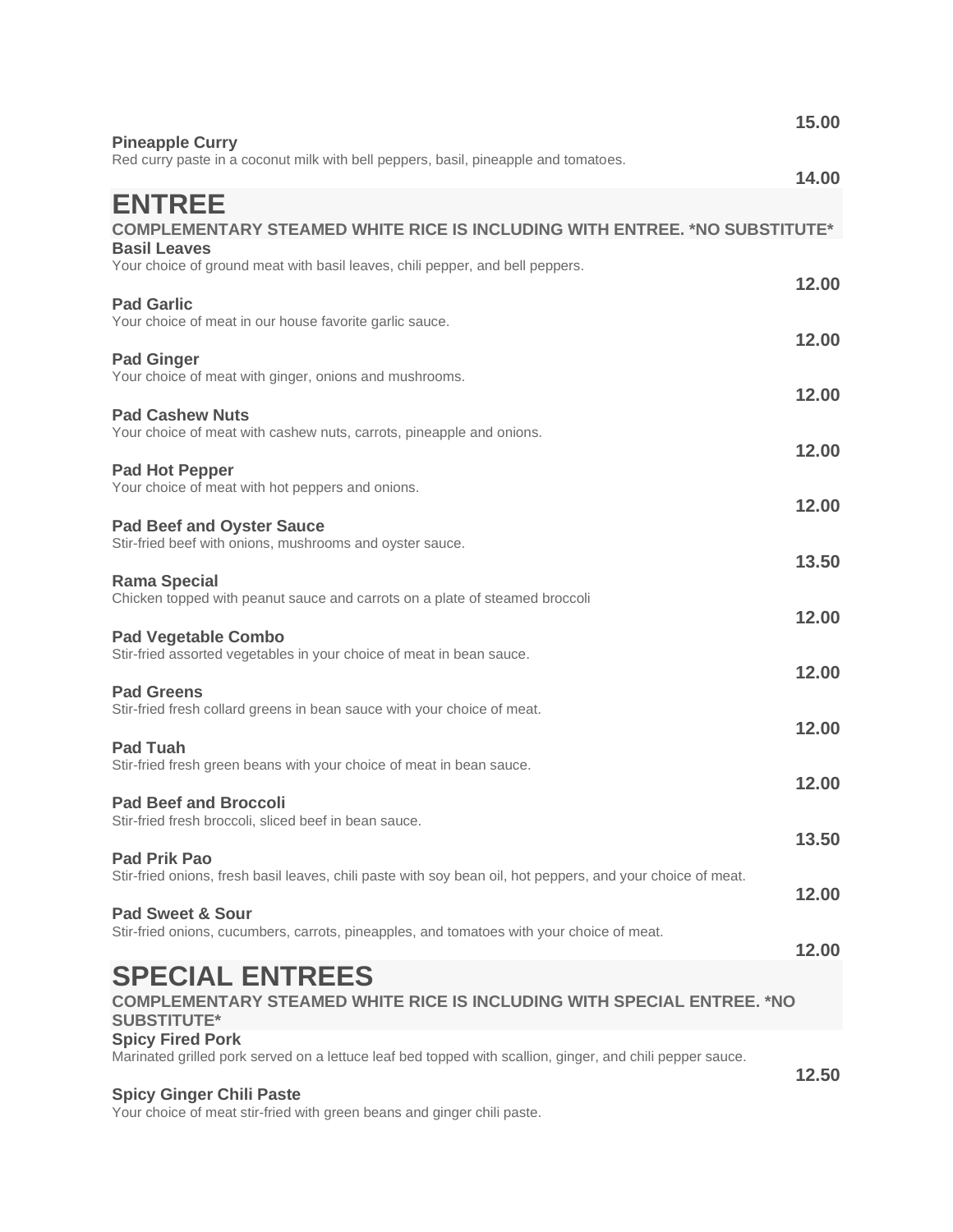|                                                                                                                                                       | 12.50 |
|-------------------------------------------------------------------------------------------------------------------------------------------------------|-------|
| <b>Spicy Bamboo Chicken</b><br>Stir-fried chicken with special Thai chili paste, bamboo shoots, and broccoli.                                         | 12.50 |
| <b>Eggplant and Basil</b><br>Stir-fried eggplants, basil leaves, hot peppers, bell peppers, and onion with bean sauce.                                |       |
| <b>Morning Glory (Pad Pak Boong)</b><br>Stir-fried morning glory with bean sauce                                                                      | 12.50 |
| <b>Basil Duck</b><br>Stir-fried roasted duck with basil leaves, chili peppers and bell peppers.                                                       | 13.00 |
| <b>Nor Noom</b>                                                                                                                                       | 14.50 |
| Thai pickled green bamboo stir-fried with ground pork and green chili paste                                                                           | 13.50 |
| <b>TRADITIONAL ENTREE</b><br><b>COMPLEMENTARY STEAMED WHITE RICE IS INCLUDING WITH TRADITIONAL ENTREE. *NO</b><br><b>SUBSTITUTE*</b>                  |       |
| <b>Chou Chi Ground Pork</b><br>Ground pork with creamy chou-chi curry on top with sunny side egg.                                                     | 14.00 |
| Grilled Rib eye steak with Panang curry sauce<br>Marinated grilled steak served with Panang curry dipping sauce.                                      |       |
| <b>Pra Pad Char</b><br>Stir-fried catfish with lemon grass, lime leaves, young Thai pepper, bell pepper, and Thai chili in a homemade chili<br>paste. | 16.00 |
|                                                                                                                                                       | 15.00 |
| <b>Phrik Khing Catfish</b><br>Crispy catfish with green beans, lime leaves, and ginger chili paste.                                                   | 15.00 |
| <b>Phrik Khing Crispy Pork</b><br>Crispy pork with green beans, lime leaves, and a ginger chili paste.                                                |       |
| <b>Chinese Broccoli with Salty Fish (Ka-Na Pa Kem)</b><br>Stir-fried salted mackerel fish with Chinese broccoli and Thai peppers.                     | 14.50 |
| <b>Chinese Broccoli with Crispy Pork (Ka-Na Moo Krob)</b>                                                                                             | 14.50 |
| Stir-fried crispy pork with Chinese broccoli and Thai peppers.                                                                                        | 14.50 |
| Pad Basil Leaves with Crispy Pork and preserved duck egg<br>Stir-fried crispy pork with basil leaves, bell peppers, and preserved duck egg.           | 15.50 |
| <b>Pad Salted Egg with Squid</b><br>Stir-fried squid with hot peppers, green onion, bell peppers and salted duct egg.                                 |       |
| <b>SIDE ORDERS</b>                                                                                                                                    | 14.50 |
| <b>Jasmine rice</b>                                                                                                                                   | 2.00  |
| <b>Sticky rice</b>                                                                                                                                    |       |
|                                                                                                                                                       | 2.50  |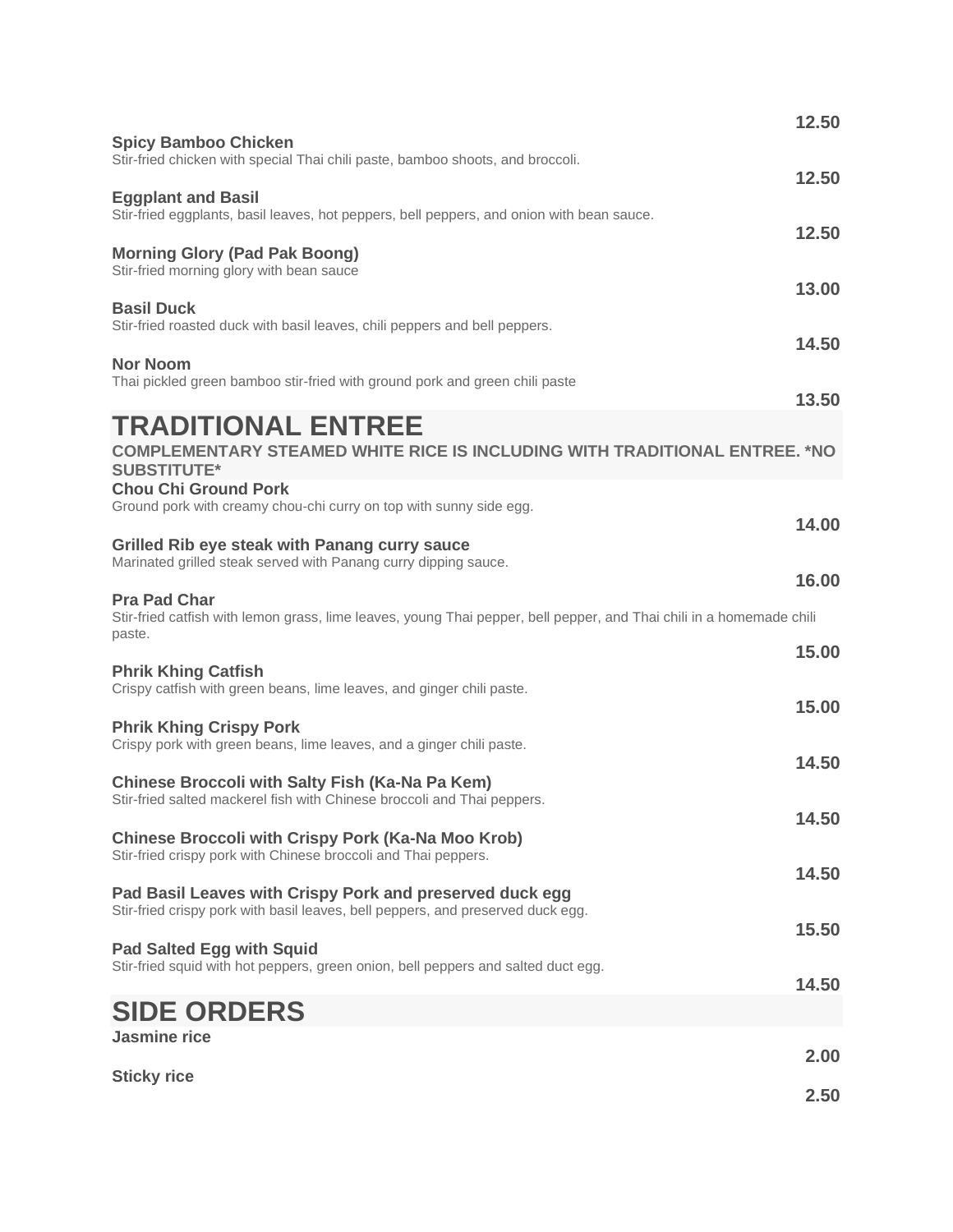| <b>Peanut sauce (Small)</b>                                            |      |
|------------------------------------------------------------------------|------|
| <b>Peanut sauce (Large)</b>                                            | 1.50 |
| <b>Steamed noodle</b>                                                  | 3.00 |
| <b>Steamed vegetables</b>                                              | 3.00 |
| <b>Hot Sauce</b>                                                       | 3.00 |
| <b>Sweet &amp; Sour Sauce</b>                                          | 0.50 |
| <b>Dipping Jaew Sauce</b>                                              | 0.50 |
| Jaew Sauce (แจ้ว ซอส) 2 oz.                                            | 0.50 |
| Jaew Sauce (แจ้ว ซอส) 8 oz.                                            | 0.75 |
| Jaew Sauce (แจ้ว ซอส) 16 oz.                                           | 3.50 |
|                                                                        | 7.00 |
| <b>DRINKS</b><br><b>Coke</b>                                           |      |
|                                                                        | 1.50 |
| <b>Diet Coke</b>                                                       | 1.50 |
| <b>Sprite</b>                                                          | 1.50 |
| <b>Thai Iced Tea</b>                                                   | 4.00 |
| <b>Thai Iced Coffee</b>                                                | 4.00 |
| <b>Thai Lemonade Iced Tea</b>                                          | 4.00 |
| <b>Hot Jasmine Tea</b>                                                 | 1.50 |
| <b>Hot Green Tea</b>                                                   | 1.50 |
| <b>DESSERT</b>                                                         |      |
| <b>Thai Taro Custard Cake</b><br>Taro, coconut milk, eggs, palm sugar. |      |
| <b>Banana with Sweet Sticky Rice</b>                                   | 4.00 |
| Banana, sticky rice, coconut milk, sugar, black Beans.                 | 4.00 |
| <b>Kanom Tuai</b><br>Rice flour, coconut milk, palm sugar.             |      |
| n                                                                      | 4.00 |

## **เมนูส ำหร ับคนไทย (FOR THAI)**

**ถำ้ตอ้ งกำรเพิม่ อะไรพเิศษสำมำรถโทรตดิตอ่ ทำงรำ้น 773-275-8360 และจำ่ ยเป็นเงินสดไดท้ ี เคำรเ์ตอร ์่**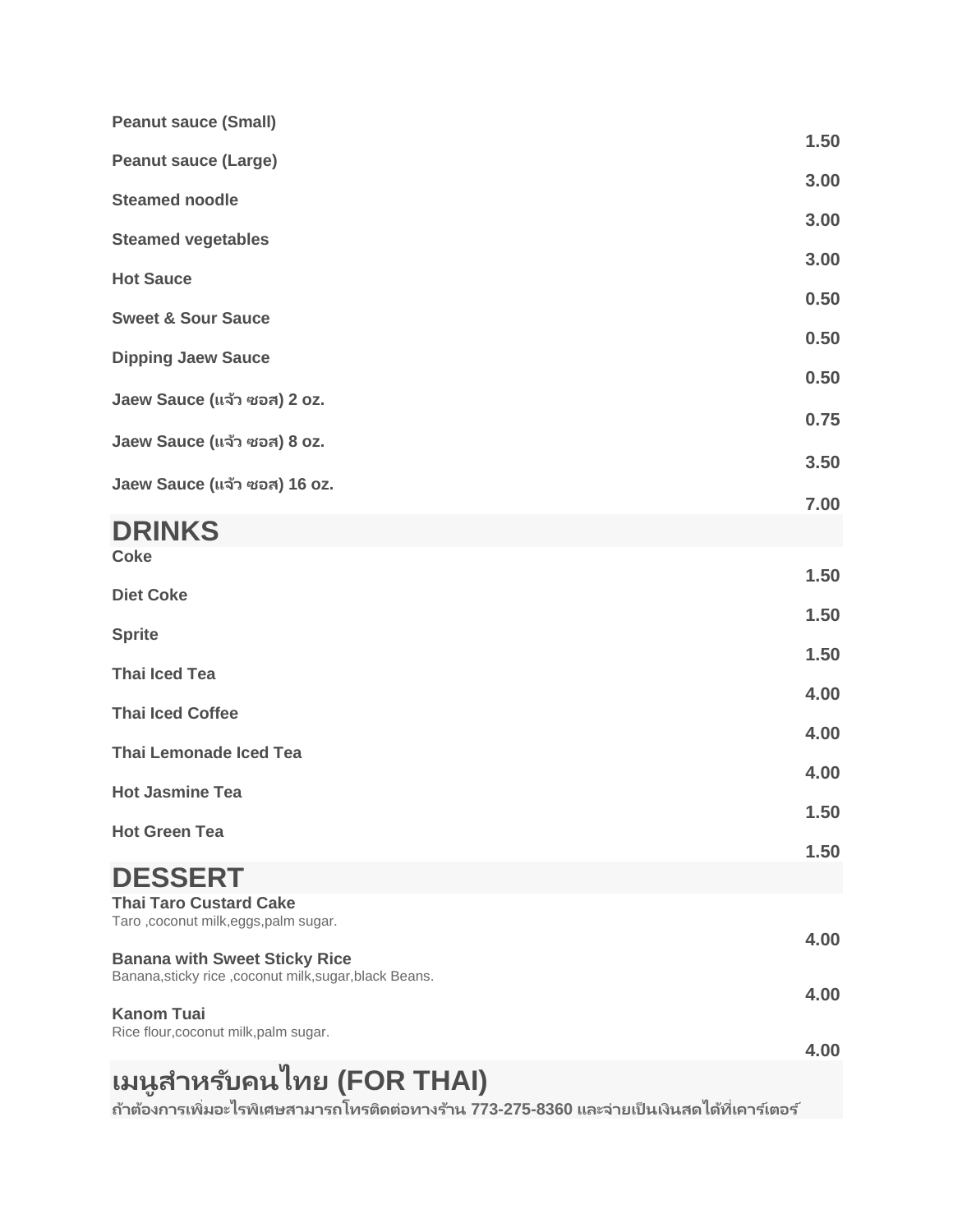| อร่อยเล่น                                                                                                                                              |                |
|--------------------------------------------------------------------------------------------------------------------------------------------------------|----------------|
|                                                                                                                                                        | 0.00           |
| อร่อยแซ่บ                                                                                                                                              | 0.00           |
| อิ่มอร่อย (กับข้าว)                                                                                                                                    | 0.00           |
| อร่อยอีสาน                                                                                                                                             |                |
| อร่อยเส้น                                                                                                                                              | 0.00           |
| อร่อยจานเดียว                                                                                                                                          | 0.00           |
| อร่อยเพิ่ม                                                                                                                                             | 0.00           |
|                                                                                                                                                        | 0.00           |
| <b>CATERING ORDER</b><br>FOR A DISK THAT IS NOT LISTED, PLEASE CALL 773-989-8517 AND WE WILL BE HAPPY TO<br><b>ASSIST YOU.</b><br>Crab Rangoon 40 pcs. |                |
| Pot Stickers 40 pcs.                                                                                                                                   | 35.00          |
| Egg Rolls 24 pcs.                                                                                                                                      | 35.00          |
| <b>Combination A</b><br>Crab Rangoon 20 pcs. + Pot Stickers 20 pcs.                                                                                    | 48.00          |
| <b>Combination B</b><br>Egg Rolls 15 pcs. + Pot Stickers 20 pcs.                                                                                       | 35.00<br>48.00 |
| <b>Combination C</b><br>Egg Rolls 15 pcs. + Crab Ranggon 20 pcs.                                                                                       | 48.00          |
| <b>Chicken Wings 40 pcs.</b>                                                                                                                           | 50.00          |
| <b>Pad Thai</b><br>(For 5-6 people)                                                                                                                    | 50.00          |
| <b>Fried Rice</b><br>(For 5-6 people)                                                                                                                  |                |
| <b>Pad See Eiw</b><br>(For 5-6 people)                                                                                                                 | 50.00          |
| Pad Kee Mao                                                                                                                                            | 50.00          |
| (For 5-6 people)<br><b>Pad Vegetable Combo</b>                                                                                                         | 50.00          |
| (For 5-6 people)                                                                                                                                       | 60.00          |
| <b>Pad Cashew Nuts</b><br>(For 5-6 people)                                                                                                             |                |